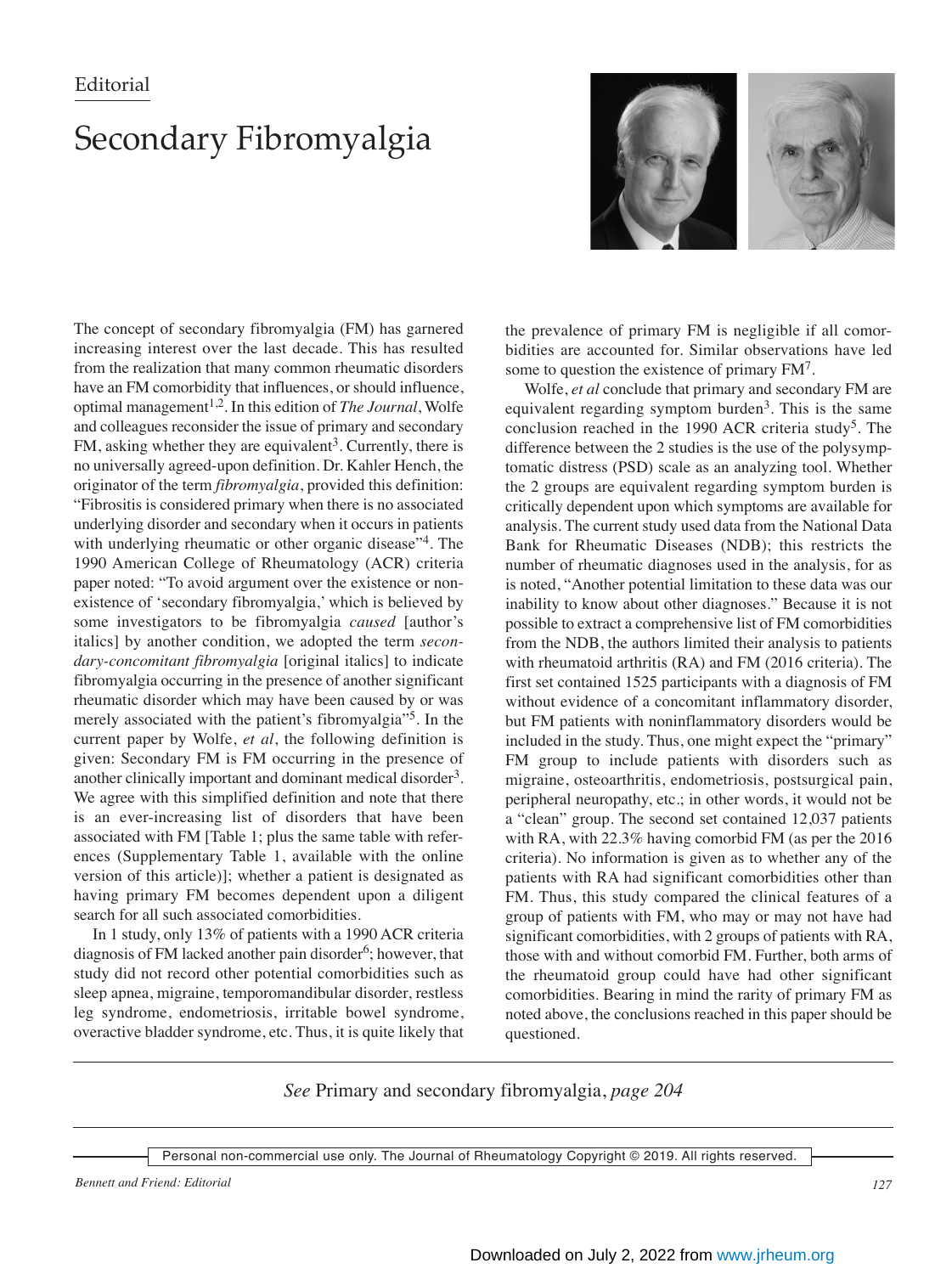*Table 1.* Fibromyalgia comorbidities.

| Pain-related                | Non-pain-related           | Associated Syndromes     |
|-----------------------------|----------------------------|--------------------------|
| TMJ disorder                | Chemical sensitivity       | Irritable bowel syndrome |
| Low back pain               | Thermal sensitivity        | Interstitial cystitis    |
| Migraine headaches          | Light sensitivity          | Restless leg syndrome    |
| Tension headaches           | Auditory sensitivity       | Chronic fatigue syndrome |
| Hypermobility syndrome      | Mitral valve prolapse      |                          |
| Pelvic pain disorder        | Hyperparathyroidism        |                          |
| Dyspareunia                 | Paresthesia                |                          |
| Muscle cramps               | <b>Rhinitis</b>            |                          |
| Myofascial syndromes        | Urticaria                  |                          |
| Abdominal pain              | Mood disorders             |                          |
| Endometriosis               | Suicidal ideation          |                          |
| Mastalgia                   | Poor balance               |                          |
| Osteoarthritis              | Functional dyspepsia       |                          |
| Rheumatoid arthritis        | <b>Seizures</b>            |                          |
| Ankylosing spondylitis      | <b>Strokes</b>             |                          |
| <b>SLE</b>                  | <b>Diabetes</b>            |                          |
| Sjögren syndrome            | Celiac disease             |                          |
| Psoriasis                   | Gluten sensitivity         |                          |
| Carpal tunnel               | Obesity                    |                          |
| Multiple sclerosis          | Autoimmune thyroid disease |                          |
| Crohn disease               | HIV infection              |                          |
| Ulcerative colitis          | Primary immunodeficiency   |                          |
| Fragile X spectrum disorder | Hypothyroidism             |                          |
| Coronary heart disease      | Hepatitis                  |                          |

All listed comorbidities have at least 2 supporting references in Supplementary Table 1, available with the online version of this article. TMJ: temporomandibular joint; SLE: systemic lupus erythematosus; HIV: human immunodeficiency virus.

 The authors remarked on the importance of their findings: "the demonstration of the presence and equality of FM and FM symptoms across medical conditions provides a reason to doubt much FM research in which FM is treated as disease to be compared with other diseases. Such studies are common, but are innately defective and invalid, and lead to erroneous conclusions because fibromyalgia can also be present in what would be considered the control group"3. The problem with this statement is that the authors have not demonstrated the presence and equality of FM symptoms across medical conditions. They have demonstrated that *some* FM symptoms are common across *some* medical conditions. However, these commonalities include fatigue, poor sleep, depressive symptoms, and intermittent bowel symptoms, which are part of the 2016 criteria and are some of the commonest symptoms seen in primary care8. An important issue is the noninclusion of some common noninflammatory disorders; for example, migraine headaches occur in about  $30\%$  of patients with  $FM<sup>9</sup>$  and diabetes is reported in about  $18\%^{10}$ .

 By "universality" of the PSD, it is implied that almost all chronic conditions can be located on the PSD spectrum and compared on a common basis of symptom severity. The claim for the universality is based on demonstrating that RA and FM do not differ on the PSD and associated symptoms when the PSD is statistically controlled for. There are 2 issues here. The first concerns the adequacy of the PSD as a representative measure of FM and symptom severity in general<sup>11</sup>. An important feature of any psychometric scale is how well the construct is defined and how representative it is of the construct that it purportedly measures. The PSD is narrow in content because 81% of the PSD is devoted to pain locations and fatigue/energy  $(25 \text{ of } 31 \text{ points})^{12}$ . It is therefore not surprising that RA/FM similarity is found, given that their symptoms are common to many chronic conditions (e.g., pain, fatigue, lack of energy, depressed mood). By contrast, the Symptom Impact Questionnaire (SIQR)<sup>13</sup> contains more symptoms and can discriminate between FM, RA, and systemic lupus erythematosus, using the symptoms of "difficulty sitting for 45 minutes" and "tenderness to touch"14. Moreover, in a study to find the best symptoms that distinguish FM from other patients with chronic pain, the symptom of "persistent deep ache over most of the body" was far more discriminatory than a visual analog scale pain rating<sup>15</sup>. These SIQR questions are not used in the PSD.

 The second concern is the use of a statistical control to demonstrate the equivalency of FM and RA on symptom burden. That the results showed equivalency between the 2 groups is not surprising: if the PSD is a primary determinant of RA/FM symptom differences, then controlling for the PSD may erase or attenuate differences on PSD and correlated outcomes.

Personal non-commercial use only. The Journal of Rheumatology Copyright © 2019. All rights reserved.

*128 The Journal of Rheumatology 2019; 46:2; doi:10.3899/jrheum.180611*